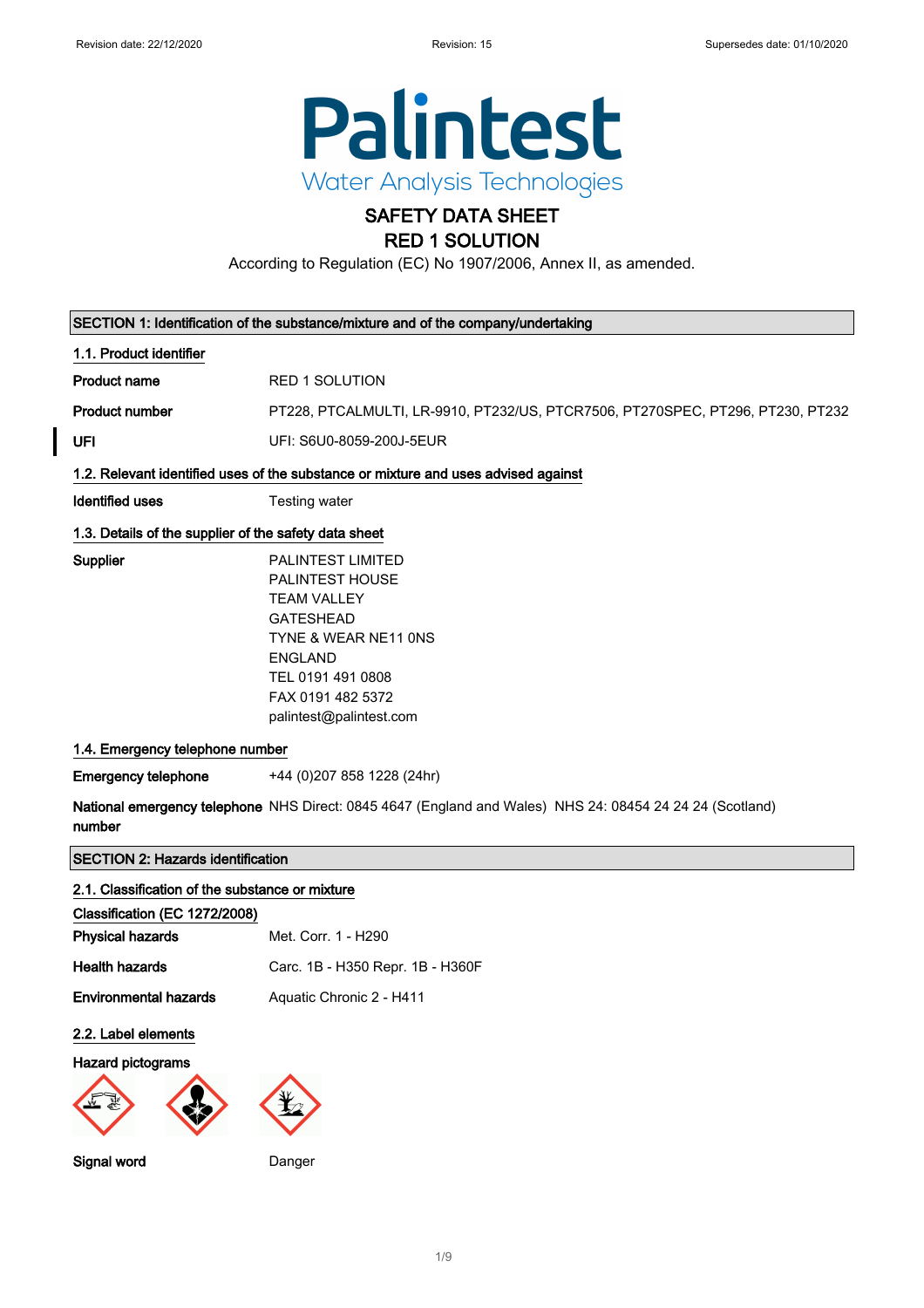| <b>Hazard statements</b>                  | EUH208 Contains COBALT DICHLORIDE. May produce an allergic reaction.<br>H290 May be corrosive to metals.<br>H350 May cause cancer.<br>H360F May damage fertility.<br>H411 Toxic to aquatic life with long lasting effects.                                                                                                                    |
|-------------------------------------------|-----------------------------------------------------------------------------------------------------------------------------------------------------------------------------------------------------------------------------------------------------------------------------------------------------------------------------------------------|
| <b>Precautionary statements</b>           | P202 Do not handle until all safety precautions have been read and understood.<br>P234 Keep only in original packaging.<br>P273 Avoid release to the environment.<br>P308+P313 IF exposed or concerned: Get medical advice/ attention.<br>P391 Collect spillage.<br>P501 Dispose of contents/ container in accordance with local regulations. |
| Contains                                  | <b>COBALT DICHLORIDE</b>                                                                                                                                                                                                                                                                                                                      |
| Supplementary precautionary<br>statements | P201 Obtain special instructions before use.<br>P280 Wear protective gloves/ protective clothing/ eye protection/ face protection.<br>P390 Absorb spillage to prevent material damage.<br>P405 Store locked up.<br>P406 Store in a corrosion-resistant container with a resistant inner liner.                                                |

### 2.3. Other hazards

This substance is not classified as PBT or vPvB according to current EU criteria.

#### SECTION 3: Composition/information on ingredients

| 3.2. Mixtures                |                      |                                |      |
|------------------------------|----------------------|--------------------------------|------|
| <b>HYDROCHLORIC ACID 37%</b> |                      |                                | 3.1% |
| CAS number: 7647-01-0        | EC number: 231-595-7 | REACH registration number: 01- |      |
|                              |                      | 2119484862-27-XXXX             |      |
| <b>Classification</b>        |                      |                                |      |
| Met. Corr. 1 - H290          |                      |                                |      |
| Skin Corr. 1B - H314         |                      |                                |      |
| Eye Dam. 1 - H318            |                      |                                |      |
| STOT SE 3 - H335             |                      |                                |      |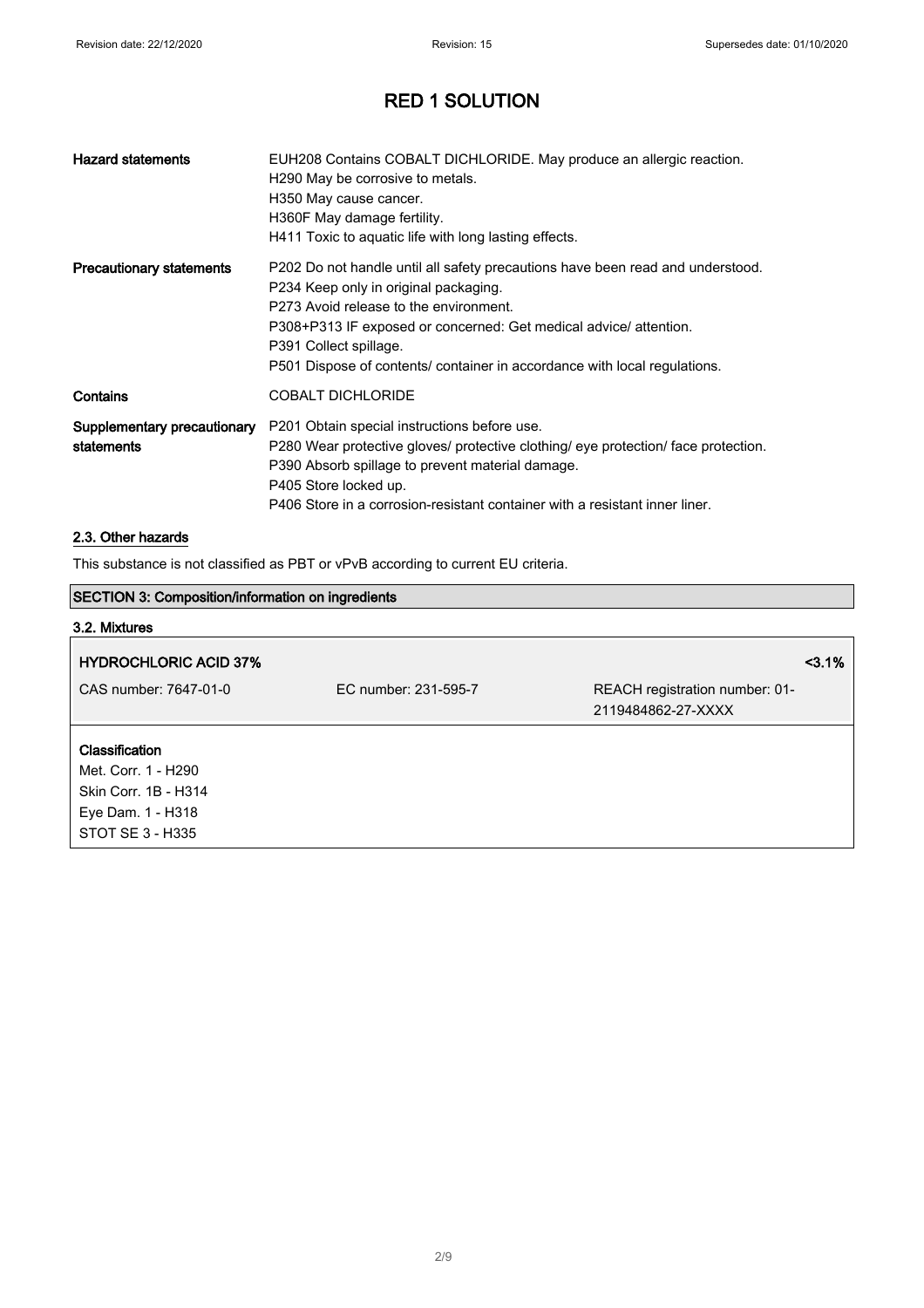#### COBALT DICHLORIDE <1%

CAS number: 7646-79-9 EC number: 231-589-4 REACH registration number: 01- 2119517584-37-XXXX

 $M$  factor (Acute) = 10 M factor (Chronic) = 10

Substance of very high concern (SVHC).This product is/contains a substance that is included in REGULATION (EC) No 1907/2006 (REACH) ANNEX XVII - RESTRICTIONS ON THE MANUFACTURE, PLACING ON THE MARKET AND USE OF CERTAIN DANGEROUS SUBSTANCES, MIXTURES AND ARTICLES.

#### Classification

Acute Tox. 4 - H302 Resp. Sens. 1 - H334 Skin Sens. 1 - H317 Muta. 2 - H341 Carc. 1B - H350i Repr. 1B - H360F Aquatic Acute 1 - H400 Aquatic Chronic 1 - H410

SECTION 4: First aid measures

The Full Text for all R-Phrases and Hazard Statements are Displayed in Section 16.

| <b>Composition comments</b> | This product contains a substance that is a SVHC. When handled correctly, undamaged units |
|-----------------------------|-------------------------------------------------------------------------------------------|
|                             | represent no danger.                                                                      |

# 4.1. Description of first aid measures General information **When handled correctly, undamaged units represent no danger.** Inhalation Move affected person to fresh air and keep warm and at rest in a position comfortable for breathing. Ingestion **Rinse mouth thoroughly with water. Give plenty of water to drink. Keep affected person under** observation. Get medical attention if any discomfort continues. Show this Safety Data Sheet to the medical personnel. Skin contact **Wash skin thoroughly with soap and water. Get medical attention promptly if symptoms occur** after washing.

Eye contact Rinse immediately with plenty of water. Continue to rinse for at least 15 minutes. Get medical attention if irritation persists after washing. Show this Safety Data Sheet to the medical personnel.

#### 4.2. Most important symptoms and effects, both acute and delayed

General information The severity of the symptoms described will vary dependent on the concentration and the length of exposure. Inhalation May cause respiratory irritation. **Ingestion** May cause irritation. Skin contact **Prolonged contact may cause burns.** Eye contact May cause severe eye irritation.

### 4.3. Indication of any immediate medical attention and special treatment needed

Notes for the doctor Treat symptomatically.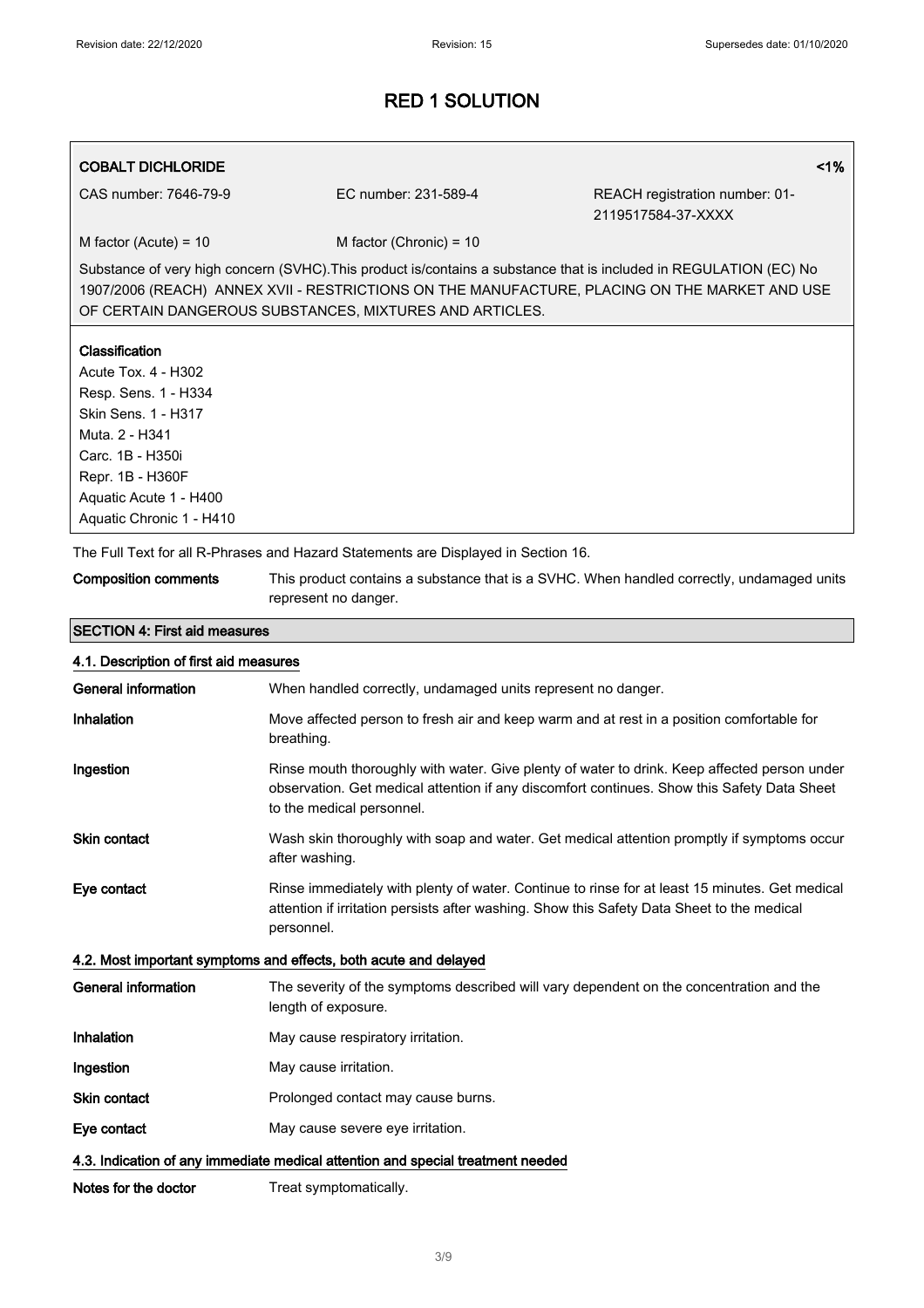| <b>SECTION 5: Firefighting measures</b>                                                            |                                                                                                                                                                                                                                                                                                                              |
|----------------------------------------------------------------------------------------------------|------------------------------------------------------------------------------------------------------------------------------------------------------------------------------------------------------------------------------------------------------------------------------------------------------------------------------|
| 5.1. Extinguishing media                                                                           |                                                                                                                                                                                                                                                                                                                              |
| Suitable extinguishing media                                                                       | Use fire-extinguishing media suitable for the surrounding fire.                                                                                                                                                                                                                                                              |
| 5.2. Special hazards arising from the substance or mixture                                         |                                                                                                                                                                                                                                                                                                                              |
| <b>Hazardous combustion</b><br>products                                                            | Heating may generate the following products: Toxic and corrosive gases or vapours.                                                                                                                                                                                                                                           |
| 5.3. Advice for firefighters                                                                       |                                                                                                                                                                                                                                                                                                                              |
| Protective actions during<br>firefighting                                                          | No specific firefighting precautions known.                                                                                                                                                                                                                                                                                  |
| <b>SECTION 6: Accidental release measures</b>                                                      |                                                                                                                                                                                                                                                                                                                              |
|                                                                                                    | 6.1. Personal precautions, protective equipment and emergency procedures                                                                                                                                                                                                                                                     |
| <b>Personal precautions</b>                                                                        | Wear protective clothing as described in Section 8 of this safety data sheet.                                                                                                                                                                                                                                                |
| 6.2. Environmental precautions                                                                     |                                                                                                                                                                                                                                                                                                                              |
| <b>Environmental precautions</b>                                                                   | Not considered to be a significant hazard due to the small quantities used. However, large or<br>frequent spills may have hazardous effects on the environment.                                                                                                                                                              |
| 6.3. Methods and material for containment and cleaning up                                          |                                                                                                                                                                                                                                                                                                                              |
| Methods for cleaning up                                                                            | Absorb in vermiculite, dry sand or earth and place into containers. Wear suitable protective<br>equipment, including gloves, goggles/face shield, respirator, boots, clothing or apron, as<br>appropriate. Collect and place in suitable waste disposal containers and seal securely. For<br>waste disposal, see Section 13. |
| 6.4. Reference to other sections                                                                   |                                                                                                                                                                                                                                                                                                                              |
| Reference to other sections                                                                        | Wear protective clothing as described in Section 8 of this safety data sheet.                                                                                                                                                                                                                                                |
| <b>SECTION 7: Handling and storage</b>                                                             |                                                                                                                                                                                                                                                                                                                              |
| 7.1. Precautions for safe handling                                                                 |                                                                                                                                                                                                                                                                                                                              |
| <b>Usage precautions</b>                                                                           | Good personal hygiene procedures should be implemented. When handled correctly,<br>undamaged units represent no danger.                                                                                                                                                                                                      |
|                                                                                                    | 7.2. Conditions for safe storage, including any incompatibilities                                                                                                                                                                                                                                                            |
| <b>Storage precautions</b>                                                                         | Keep separate from food, feedstuffs, fertilisers and other sensitive material. Store in tightly-<br>closed, original container in a dry and cool place.                                                                                                                                                                      |
| 7.3. Specific end use(s)                                                                           |                                                                                                                                                                                                                                                                                                                              |
| Specific end use(s)                                                                                | The identified uses for this product are detailed in Section 1.2.                                                                                                                                                                                                                                                            |
| <b>SECTION 8: Exposure controls/Personal protection</b>                                            |                                                                                                                                                                                                                                                                                                                              |
| 8.1. Control parameters<br>Occupational exposure limits<br><b>HYDROCHLORIC ACID 37%</b>            |                                                                                                                                                                                                                                                                                                                              |
|                                                                                                    | Long-term exposure limit (8-hour TWA): WEL 1 ppm 2 mg/m <sup>3</sup> gas and aerosol mists<br>Short-term exposure limit (15-minute): WEL 5 ppm 8 mg/m <sup>3</sup> gas and aerosol mists                                                                                                                                     |
| <b>COBALT DICHLORIDE</b><br>$1$ ong-term exposure limit $(8-h_0)r$ TWA): WEL 0.1 mg/m <sup>3</sup> |                                                                                                                                                                                                                                                                                                                              |

Long-term exposure limit (8-hour TWA): WEL 0,1 mg/m<sup>3</sup> Carc, Sen as Co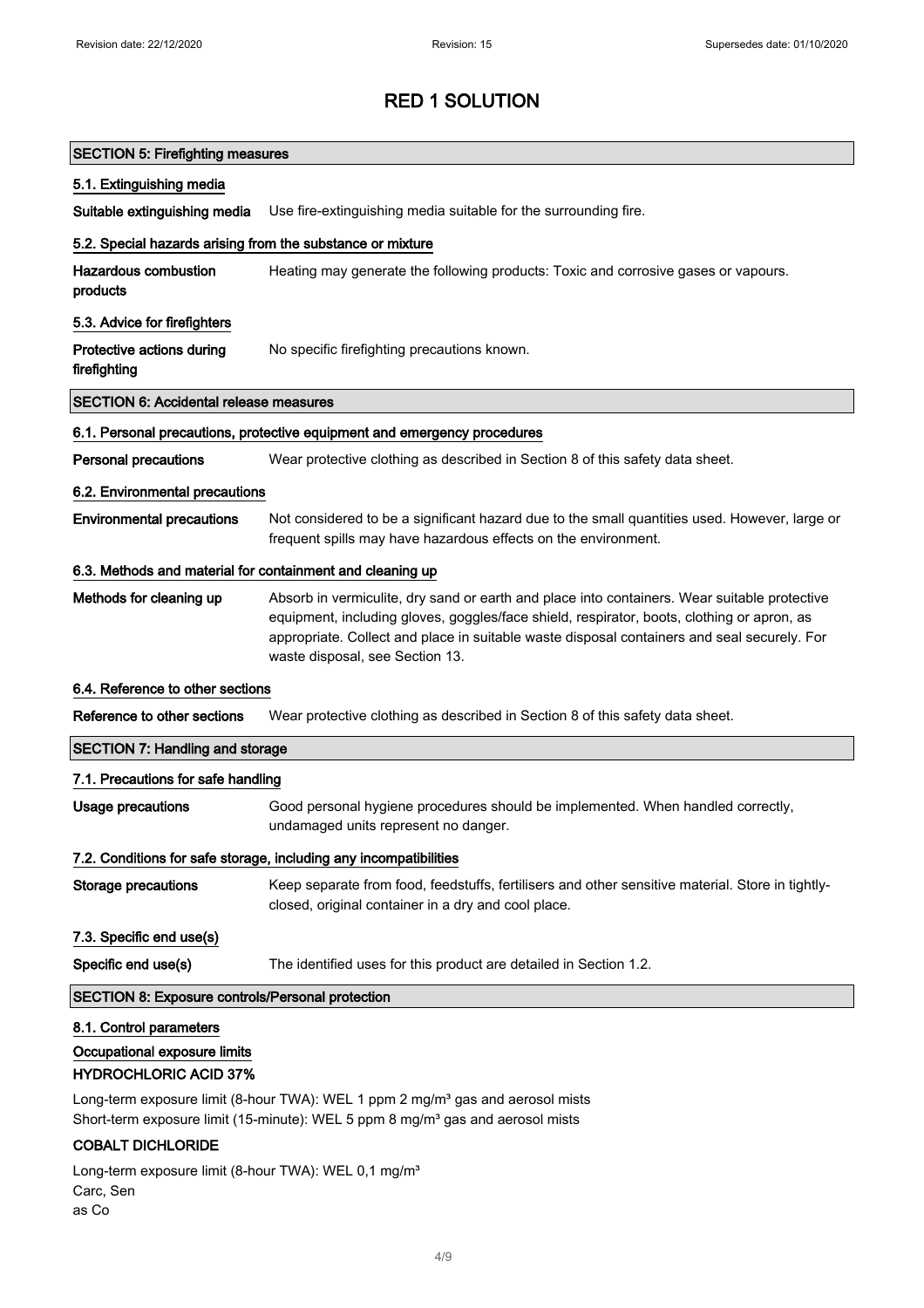WEL = Workplace Exposure Limit.

Carc = Capable of causing cancer and/or heritable genetic damage. Sen = Capable of causing occupational asthma.

| Ingredient comments | OES = Occupational Exposure Standard. MEL = Maximum Exposure Limit. ACGIH = US |
|---------------------|--------------------------------------------------------------------------------|
|                     | Standard.                                                                      |

## 8.2. Exposure controls

| Protective equipment |  |  |
|----------------------|--|--|
|                      |  |  |

| Eye/face protection           | Eyewear complying with an approved standard should be worn if a risk assessment indicates<br>eye contact is possible. The following protection should be worn: Chemical splash goggles.               |
|-------------------------------|-------------------------------------------------------------------------------------------------------------------------------------------------------------------------------------------------------|
| Hand protection               | It is recommended that chemical-resistant, impervious gloves are worn. It is recommended<br>that gloves are made of the following material: Nitrile rubber.                                           |
| Hygiene measures              | No specific hygiene procedures recommended but good personal hygiene practices should<br>always be observed when working with chemical products. Wash promptly if skin becomes<br>contaminated.       |
| <b>Respiratory protection</b> | Due to the physical nature of this product, exposure by this route is unlikely. No specific<br>recommendations. Respiratory protection may be required if excessive airborne<br>contamination occurs. |

#### SECTION 9: Physical and chemical properties

| 9.1. Information on basic physical and chemical properties |                                                                                                                     |
|------------------------------------------------------------|---------------------------------------------------------------------------------------------------------------------|
| Appearance                                                 | Clear liquid.                                                                                                       |
| Colour                                                     | Reddish.                                                                                                            |
| 9.2. Other information                                     |                                                                                                                     |
| Other information                                          | No data available.                                                                                                  |
| <b>SECTION 10: Stability and reactivity</b>                |                                                                                                                     |
| 10.1. Reactivity                                           |                                                                                                                     |
| <b>Reactivity</b>                                          | There are no known reactivity hazards associated with this product.                                                 |
| 10.2. Chemical stability                                   |                                                                                                                     |
| <b>Stability</b>                                           | Stable under the prescribed storage conditions.                                                                     |
| 10.3. Possibility of hazardous reactions                   |                                                                                                                     |
| Possibility of hazardous<br>reactions                      | No data available.                                                                                                  |
| 10.4. Conditions to avoid                                  |                                                                                                                     |
| Conditions to avoid                                        | There are no known conditions that are likely to result in a hazardous situation.                                   |
| 10.5. Incompatible materials                               |                                                                                                                     |
| Materials to avoid                                         | No specific material or group of materials is likely to react with the product to produce a<br>hazardous situation. |

#### 10.6. Hazardous decomposition products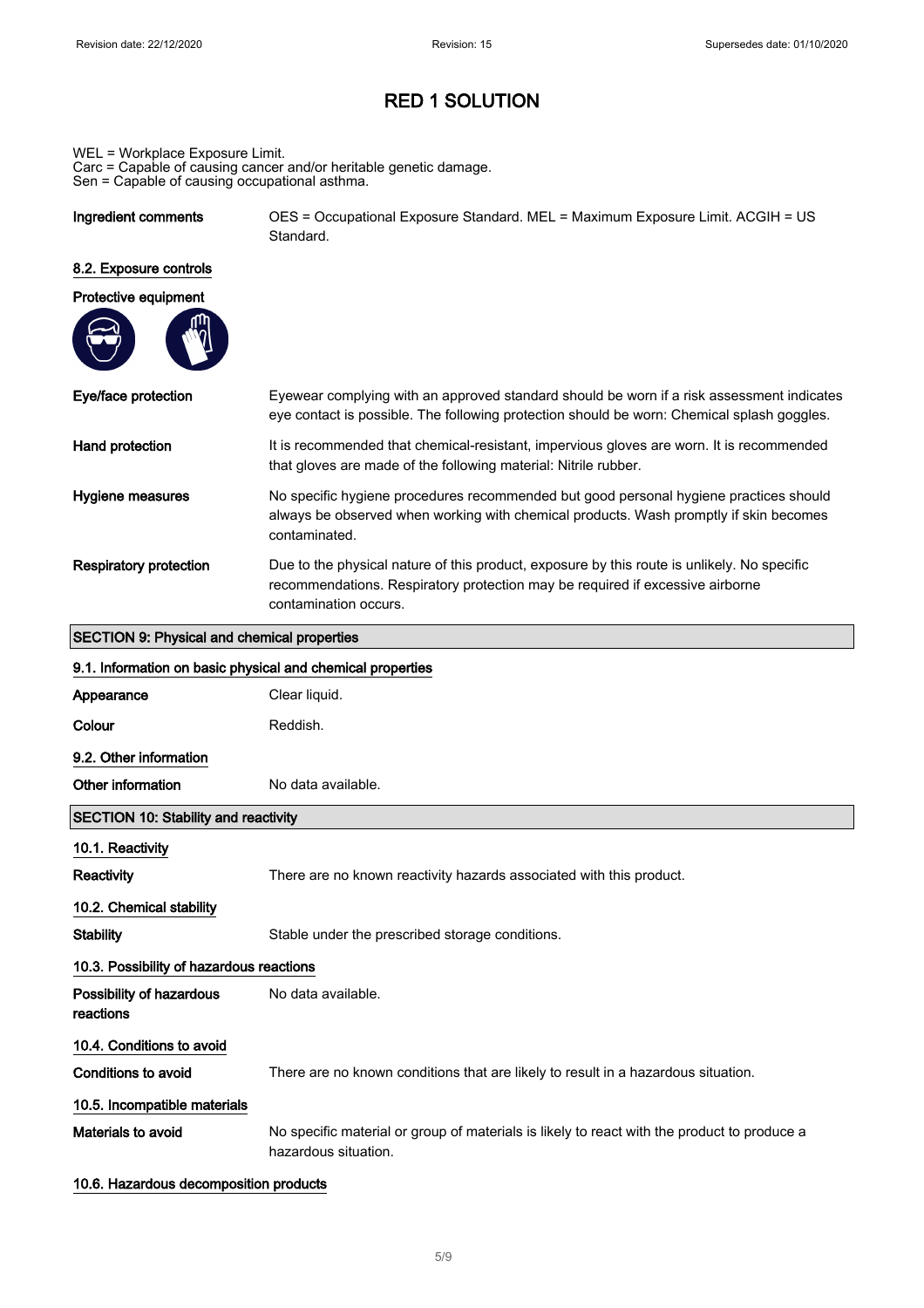Hazardous decomposition products There are no anticipated hazardous decomposition products associated with this material.

| <b>SECTION 11: Toxicological information</b> |                                                                                                                                                                                                   |  |
|----------------------------------------------|---------------------------------------------------------------------------------------------------------------------------------------------------------------------------------------------------|--|
| 11.1. Information on toxicological effects   |                                                                                                                                                                                                   |  |
| <b>Toxicological effects</b>                 | This product is toxic. May damage fertility if swallowed. May damage the unborn child if<br>swallowed. May cause cancer. May cause cancer by inhalation. Suspected of causing genetic<br>defects. |  |
| Other health effects                         | May cause allergy or asthma symptoms or breathing difficulties if inhaled. May cause an<br>allergic skin reaction. May cause skin irritation. May cause serious eye damage.                       |  |
| Acute toxicity - oral                        |                                                                                                                                                                                                   |  |
| Summary                                      | May damage fertility if swallowed. May damage the unborn child if swallowed. May be harmful<br>if swallowed.                                                                                      |  |
| Acute toxicity - dermal                      |                                                                                                                                                                                                   |  |
| <b>Summary</b>                               | May cause skin irritation. May cause an allergic skin reaction.                                                                                                                                   |  |
| Acute toxicity - inhalation                  |                                                                                                                                                                                                   |  |
| Summary                                      | May cause allergy or asthma symptoms or breathing difficulties if inhaled. May cause cancer<br>by inhalation.                                                                                     |  |
| Skin corrosion/irritation                    |                                                                                                                                                                                                   |  |
| Summary                                      | May cause skin irritation.                                                                                                                                                                        |  |
| Serious eye damage/irritation                |                                                                                                                                                                                                   |  |
| Summary                                      | May cause serious eye damage.                                                                                                                                                                     |  |
| <b>Respiratory sensitisation</b>             |                                                                                                                                                                                                   |  |
| Summary                                      | May cause allergy or asthma symptoms or breathing difficulties if inhaled.                                                                                                                        |  |
| Germ cell mutagenicity                       |                                                                                                                                                                                                   |  |
| Summary                                      | Suspected of causing genetic defects.                                                                                                                                                             |  |
| Carcinogenicity                              |                                                                                                                                                                                                   |  |
| Summary                                      | Contains a substance/a group of substances which may cause cancer. May cause cancer by<br>inhalation.                                                                                             |  |
| Reproductive toxicity                        |                                                                                                                                                                                                   |  |
| Summary                                      | May damage fertility if swallowed. May damage the unborn child if swallowed.                                                                                                                      |  |
| Inhalation                                   | May cause allergy or asthma symptoms or breathing difficulties if inhaled. May cause cancer<br>by inhalation.                                                                                     |  |
| Ingestion                                    | May be harmful if swallowed. May damage fertility if swallowed. May damage the unborn child<br>if swallowed.                                                                                      |  |
| Skin contact                                 | May cause skin irritation. May cause an allergic skin reaction.                                                                                                                                   |  |
| Eye contact                                  | May cause serious eye damage.                                                                                                                                                                     |  |
| <b>SECTION 12: Ecological information</b>    |                                                                                                                                                                                                   |  |
|                                              |                                                                                                                                                                                                   |  |

Ecotoxicity The product contains substances which are toxic to aquatic organisms and which may cause long-term adverse effects in the aquatic environment.

12.1. Toxicity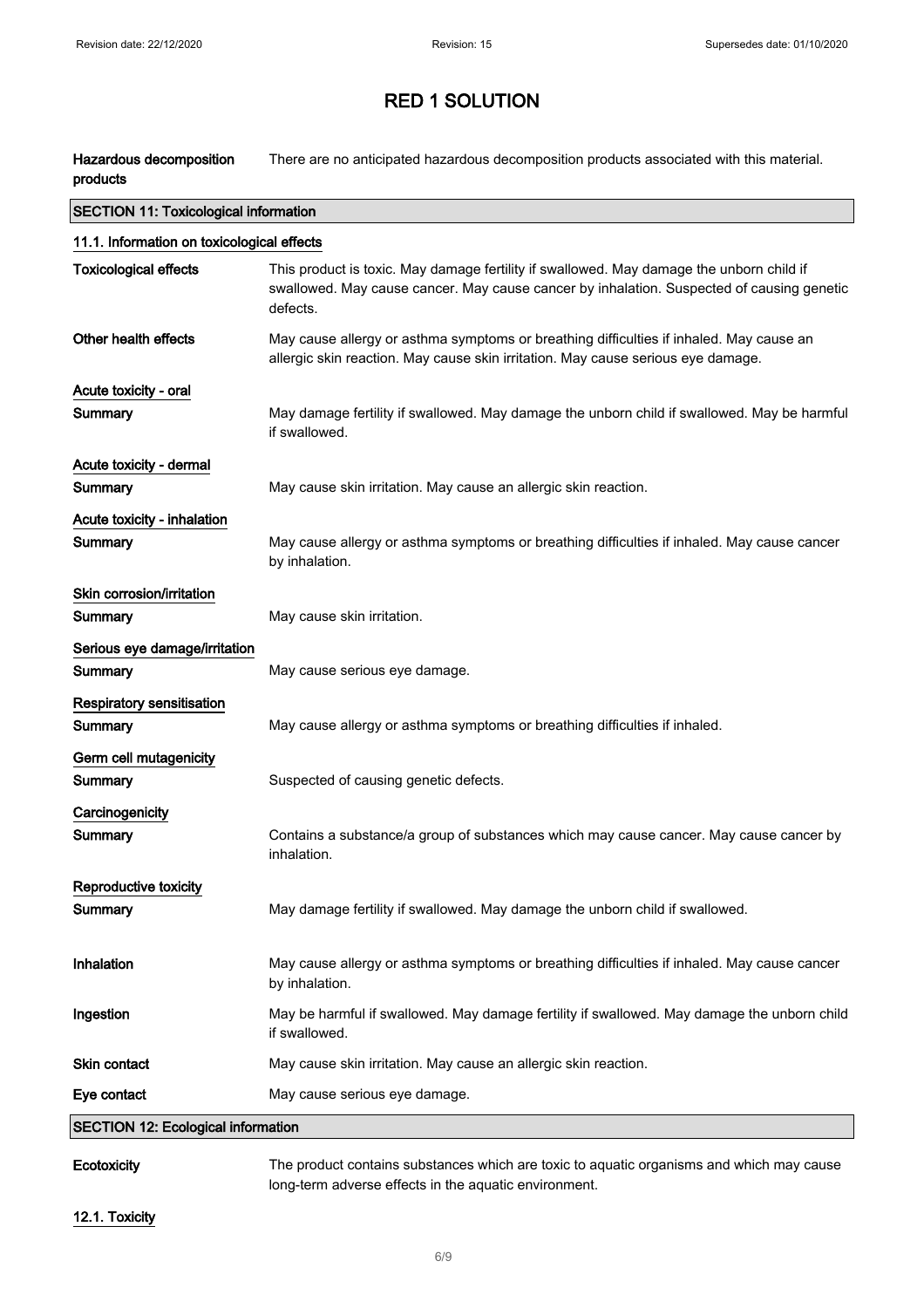| <b>Toxicity</b>                               | The product contains a substance which is toxic to aquatic organisms and which may cause<br>long-term adverse effects in the aquatic environment. |
|-----------------------------------------------|---------------------------------------------------------------------------------------------------------------------------------------------------|
| 12.2. Persistence and degradability           |                                                                                                                                                   |
|                                               | Persistence and degradability There are no data on the degradability of this product.                                                             |
| 12.3. Bioaccumulative potential               |                                                                                                                                                   |
| <b>Bioaccumulative potential</b>              | No data available on bioaccumulation.                                                                                                             |
| 12.4. Mobility in soil                        |                                                                                                                                                   |
| <b>Mobility</b>                               | The product is soluble in water.                                                                                                                  |
| 12.5. Results of PBT and vPvB assessment      |                                                                                                                                                   |
| Results of PBT and vPvB<br>assessment         | This substance is not classified as PBT or vPvB according to current EU criteria.                                                                 |
| 12.6. Other adverse effects                   |                                                                                                                                                   |
| Other adverse effects                         | None known.                                                                                                                                       |
| <b>SECTION 13: Disposal considerations</b>    |                                                                                                                                                   |
| 13.1. Waste treatment methods                 |                                                                                                                                                   |
| <b>Disposal methods</b>                       | Dispose of waste to licensed waste disposal site in accordance with the requirements of the<br>local Waste Disposal Authority.                    |
| <b>SECTION 14: Transport information</b>      |                                                                                                                                                   |
| General                                       | As supplied, this product is consigned under the Excepted Quantities provisions. When<br>handled correctly, undamaged units represent no danger.  |
| 14.1. UN number                               |                                                                                                                                                   |
| UN No. (ADR/RID)                              | 1789                                                                                                                                              |
| UN No. (IMDG)                                 | 1789                                                                                                                                              |
| UN No. (ICAO)                                 | 1789                                                                                                                                              |
| UN No. (ADN)                                  | 1789                                                                                                                                              |
| 14.2. UN proper shipping name                 |                                                                                                                                                   |
| Proper shipping name<br>(ADR/RID)             | <b>HYDROCHLORIC ACID</b>                                                                                                                          |
| Proper shipping name (IMDG) HYDROCHLORIC ACID |                                                                                                                                                   |
| Proper shipping name (ICAO) HYDROCHLORIC ACID |                                                                                                                                                   |
| Proper shipping name (ADN)                    | <b>HYDROCHLORIC ACID</b>                                                                                                                          |
| 14.3. Transport hazard class(es)              |                                                                                                                                                   |
| <b>ADR/RID class</b>                          | 8                                                                                                                                                 |
| <b>ADR/RID classification code</b>            | C1                                                                                                                                                |
| <b>ADR/RID label</b>                          | 8                                                                                                                                                 |
| <b>IMDG class</b>                             | 8                                                                                                                                                 |
| ICAO class/division                           | 8                                                                                                                                                 |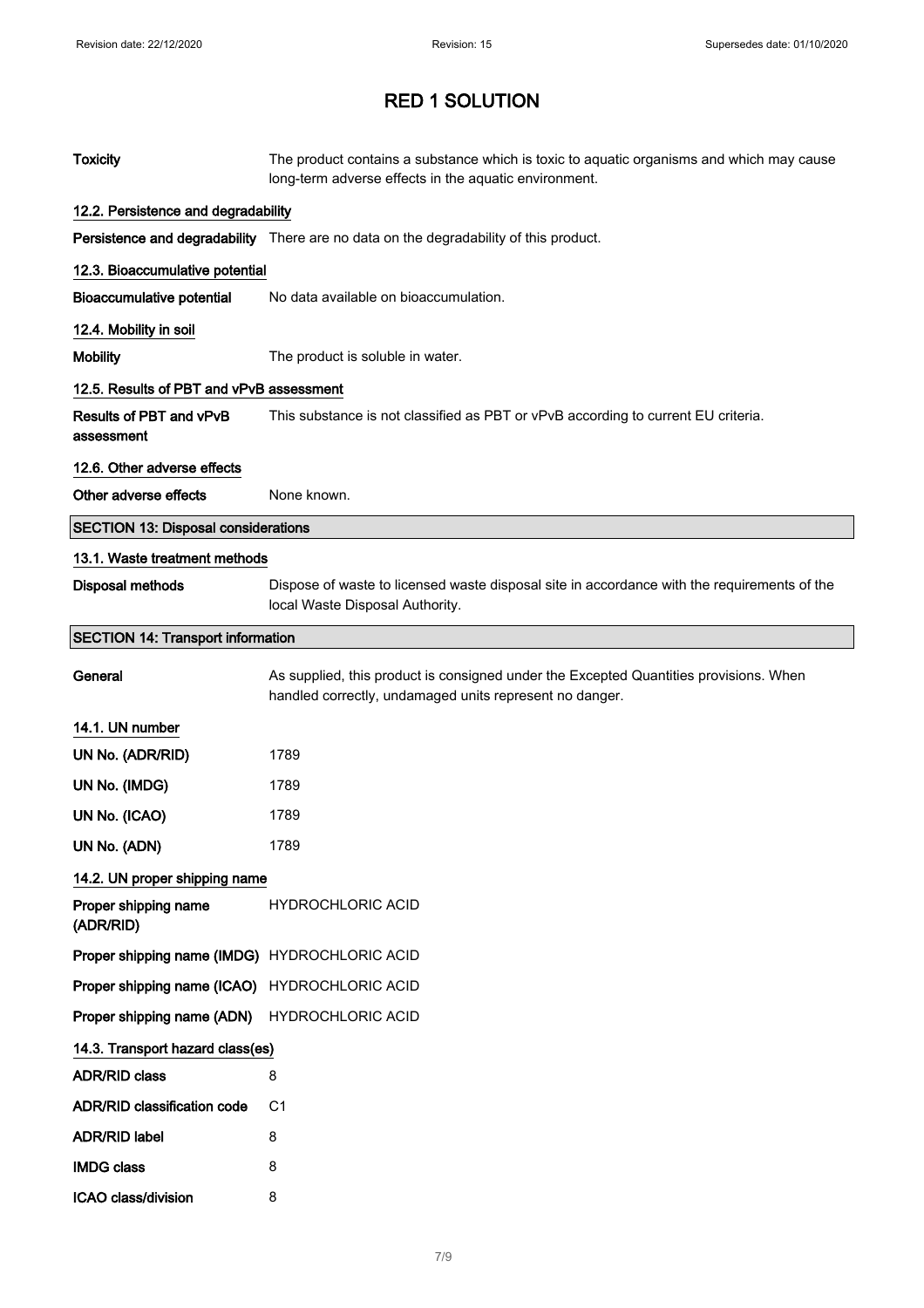ADN class 8

#### Transport labels



| 14.4. Packing group   |   |
|-----------------------|---|
| ADR/RID packing group | Ш |
| IMDG packing group    | Ш |
| ICAO packing group    | Ш |
| ADN packing group     | Ш |

#### 14.5. Environmental hazards

Environmentally hazardous substance/marine pollutant



#### 14.6. Special precautions for user

| <b>IMDG Code segregation</b><br>group     | 1. Acids |
|-------------------------------------------|----------|
| EmS                                       | F-A. S-B |
| ADR transport category                    | 3        |
| <b>Emergency Action Code</b>              | 2R       |
| Hazard Identification Number<br>(ADR/RID) | 80       |
| <b>Tunnel restriction code</b>            | (E)      |

#### 14.7. Transport in bulk according to Annex II of MARPOL and the IBC Code

Transport in bulk according to Not applicable. Annex II of MARPOL 73/78 and the IBC Code

#### SECTION 15: Regulatory information

#### 15.1. Safety, health and environmental regulations/legislation specific for the substance or mixture

| EU legislatic |
|---------------|
|               |

on Regulation (EC) No 1272/2008 of the European Parliament and of the Council of 16 December 2008 on classification, labelling and packaging of substances and mixtures (as amended).

Guidance Safety Data Sheets for Substances and Preparations.

#### 15.2. Chemical safety assessment

No data available.

| <b>SECTION 16: Other information</b> |                                                                                        |  |
|--------------------------------------|----------------------------------------------------------------------------------------|--|
| <b>Revision comments</b>             | NOTE: Lines within the margin indicate significant changes from the previous revision. |  |

**Issued by** L. Morgan